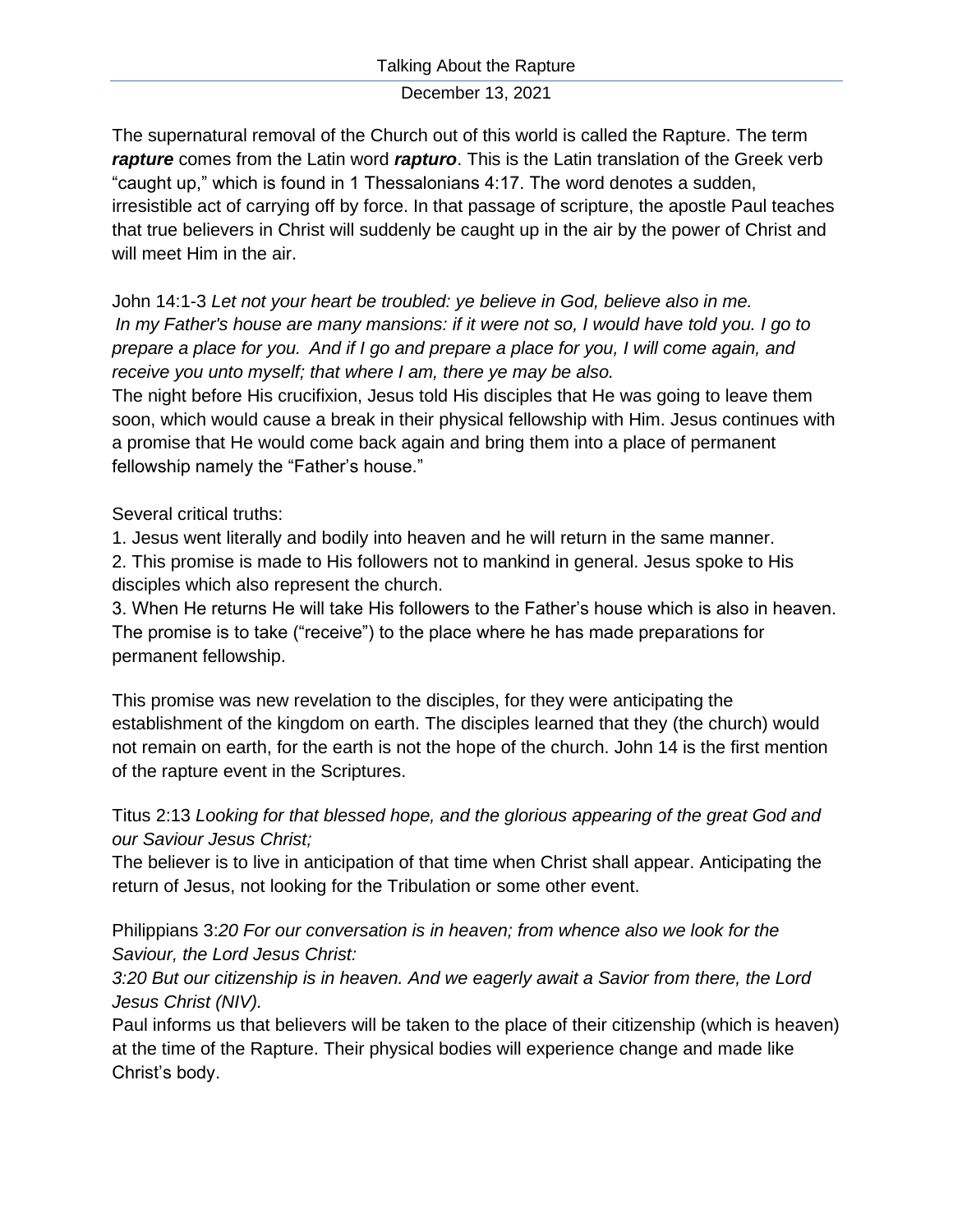December 13, 2021

1 Corinthians 1:7 *So that ye come behind in no gift; waiting for the coming of our Lord Jesus Christ:*

Paul urges the Corinthian believers to live dedicated lives in light of the coming of the Lord Jesus. John uses the same concept of the Lord's coming to motivate Christians to holy and dedicated service in 1 John 3:1-3.

1 Corinthians 15:51-53 *Behold, I shew you a mystery; We shall not all sleep, but we shall all be changed, In a moment, in the twinkling of an eye, at the last trump: for the trumpet shall sound, and the dead shall be raised incorruptible, and we shall be changed. For this corruptible must put on incorruption, and this mortal must put on immortality.* The word *mystery* appears in the New Testament at various times and refers to a newly revealed divine secret that was not revealed in the past and that would not be discovered without divine revelation.

The resurrection of the body was not a mystery, since the Old Testament scriptures speak of the bodily resurrection of believers. It was not a mystery that there would be believers on earth when the Lord comes back. The mystery found in this passage is the truth that some believers will not experience death, but, rather, will be caught up to meet the Lord in transformed, immortal bodies. The idea of receiving a resurrection body without first dying was new truth never before given.

1 Thessalonians 4:13-18 *But I would not have you to be ignorant, brethren, concerning them which are asleep, that ye sorrow not, even as others which have no hope. For if we believe that Jesus died and rose again, even so them also which sleep in Jesus will God bring with him. For this we say unto you by the word of the Lord, that we which are alive and remain unto the coming of the Lord shall not prevent them which are asleep. For the Lord himself shall descend from heaven with a shout, with the voice of the archangel, and with the trump of God: and the dead in Christ shall rise first: Then we which are alive and remain shall be caught up together with them in the clouds, to meet the Lord in the air: and so shall we ever be with the Lord. Wherefore comfort one another with these words.*

Without a doubt this is the central passage on the rapture of the church. It may well be that the unsaved peoples are aware that something special and amazing is taking place, but they will not understand its significance or meaning. This was the case on the Damascus road when Saul of Tarsus fell before the risen Christ, seeing His glory for a brief moment and also hearing the word spoken to him by the Lord. Those traveling with Saul knew something had taken place, but did not understand the words spoken or comprehend the event (Acts 9:7; 22:9). In like manner when the voice of the Father was heard on Passion Week, many heard the voice but apparently did not understand the words, for they thought it was thundering or that perhaps an angel had spoken (John 12:28-30).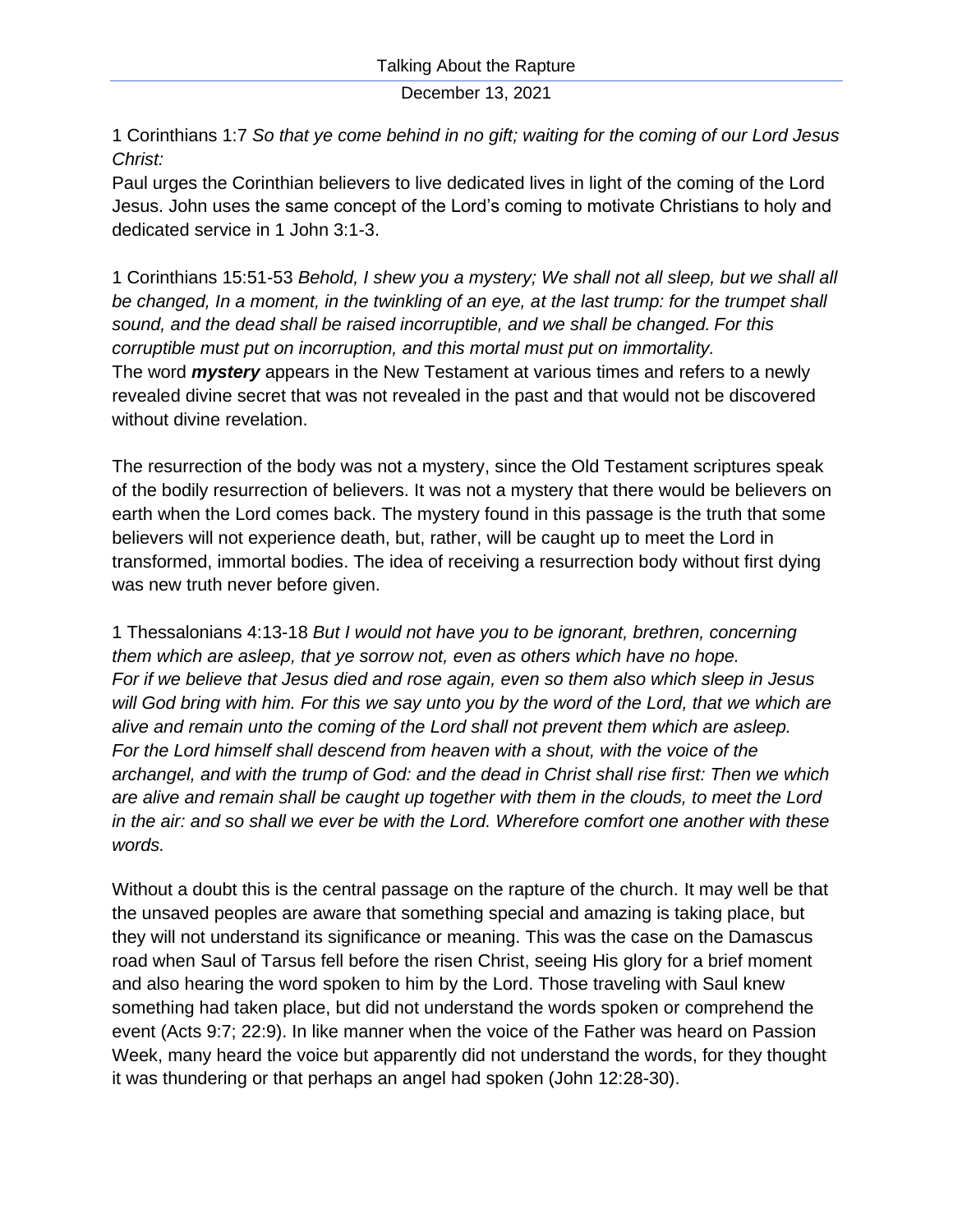### Talking About the Rapture

### December 13, 2021

## The Three Inaugural Sounds

# Christ shout, the archangel's voice, and the trumpet of God.

The first sound at the Rapture is the shout. The word means "a shout of command" and implies both authority and urgency. The shout most likely comes from the Lord Himself even though the text is not specific on that matter. Neither does the text declare the context of the shout. It is possible the command is the one found in John 5:28-29 ordering those who are dead to come forth from their graves.

The second sound mentioned is the voice of the archangel. The only other reference to the archangel is in Jude 9. There he is identified as Michael. Michael is either the leader of the holy angels or one of the primary leaders. He and the other angels have been commissioned to protect the people of God (Dan. 12:1; Heb. 1:14), it may be that he is present to protect the saints of God from Satan and his forces as they pass through his domain. Satan is referred to as the "prince and power of the air" (Eph. 2:2), and God's people will be passing through these dangerous regions. No indication is given as to what is said by Michael, but perhaps it is a word of victory.

The third sound is said to come from a trumpet belonging to God. In the days when Israel was camped down at Mount Sinai, trumpets were used to call God's people together for assembly. Moses was instructed to make two silver trumpets to be used for notifying people of upcoming events and "for summoning the congregation" (Num. 10:2). This "last days" blast from God's trumpet summons the church of Jesus Christ to heaven and to fellowship in the Father's house. It parallels the "last trumpet" of 1 Corinthians15:52. Not every mention of a trumpet of God refers to this particular event of the Rapture. Just as there were a number of reasons why trumpets were blown in Israel, a variety of trumpets are blown in the end times to signal the conclusion of certain events or the gathering of certain peoples.

# The Clouds in the Air

Paul describes to the Thessalonians that believers will be caught up in the clouds to meet the Lord. This parallels Jesus ascension into heaven, when He was received up into the clouds (Acts 1:9). Clouds can be refer to literal clouds that may carry or not carry rain. However, clouds are also used figuratively in the Bible to refer to the presence and glory of God (Ex. 14:19-24; 16:10; 19:9, 16; 20:21; 40:34-38). It is best in this Rapture passage to understand clouds as referring to the visible presence and glory of the Lord.

The phrase "in the air" (1 Thess. 4:17) tells us in general terms that the meeting takes place somewhere between the heavens and the earth. What is significant about this information is that it distinguishes the Rapture from the Second Coming, when the Lord actually comes down to earth.